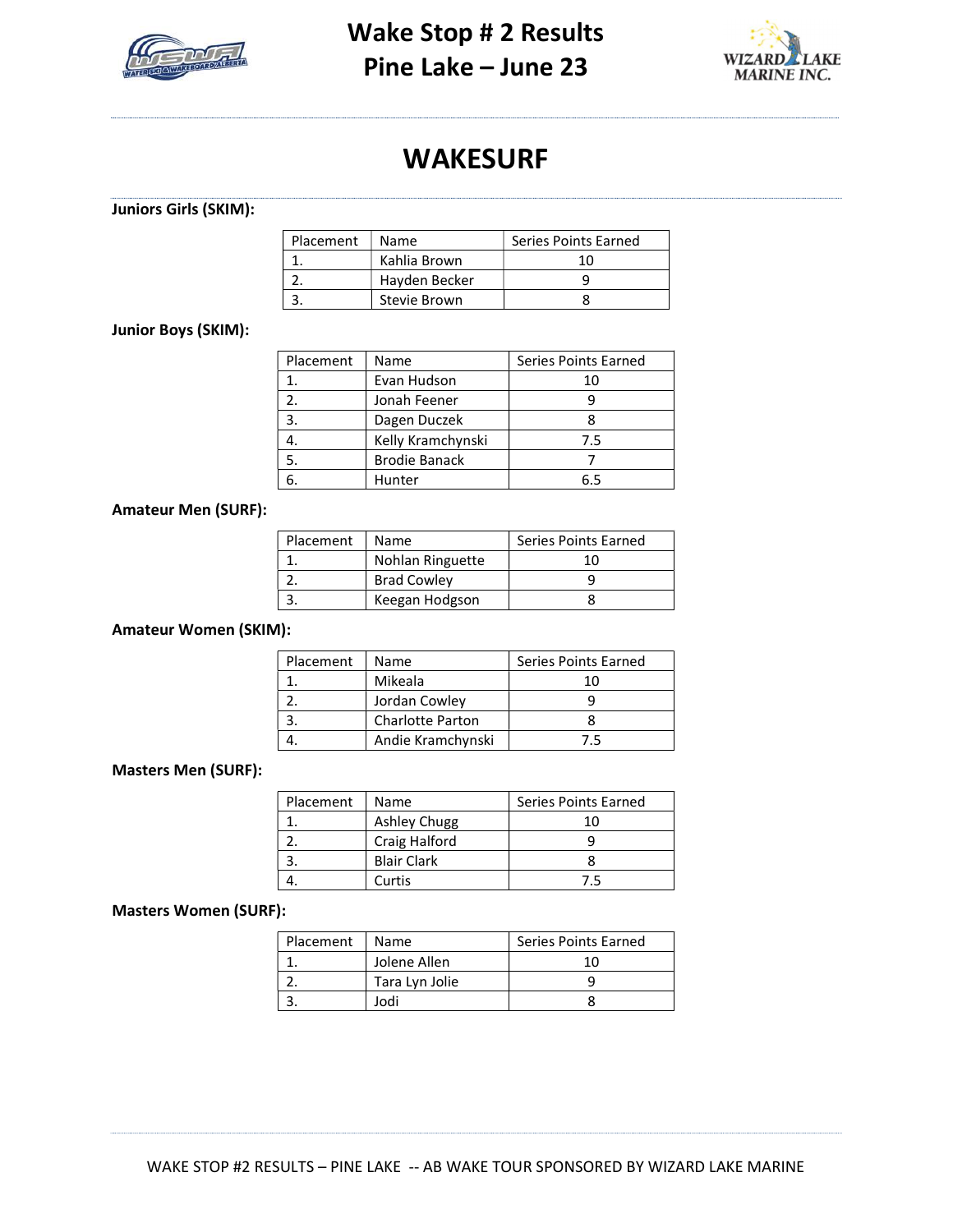



#### Amateur Men (SKIM):

| Placement | Name           | Series Points Earned |
|-----------|----------------|----------------------|
|           | Ryder Duczek   | 10                   |
|           | Peter Kennedy  |                      |
| 3.        | Ethan Halford  |                      |
|           | Sheldon Kelly  | 7.5                  |
| 5.        | Darien Halsey  |                      |
|           | Ashdon Wolbaum | հ 5                  |

#### Outlaw Women (SKIM):

| Placement | Name               | Series Points Earned |
|-----------|--------------------|----------------------|
|           | <b>Bailey Rush</b> |                      |

#### Outlaw Men (SKIM):

| Placement | Name          | Series Points Earned |
|-----------|---------------|----------------------|
|           | Chad Hudson   | 1Λ                   |
|           | Isaac Hockley |                      |
|           | Rob           |                      |

### Open/Pro Women (SKIM):

| Placement | Name           | Series Points Earned |
|-----------|----------------|----------------------|
|           | Julie Vasselin |                      |
|           | Gabby Hockley  |                      |
|           | Nicole Hudson  |                      |

# Wakeboard

## Beginner Girls:

| Placement | Name            | Series Points Earned |
|-----------|-----------------|----------------------|
|           | Devyn Bryksa    |                      |
|           | Charlie Solomon |                      |
|           | Ainsley Bryksa  |                      |
|           |                 |                      |

Beginner Boys:

| Placement | Name         | Series Points Earned |
|-----------|--------------|----------------------|
|           | Hunter       |                      |
|           | Brody        |                      |
|           | Mason Banack |                      |

#### Novice Boys:

| Placement | <b>Name</b>    | Series Points Earned |
|-----------|----------------|----------------------|
|           | Dagen Duczek   | 10                   |
|           | Braden Johnson |                      |
|           | Mason Bryksa   |                      |